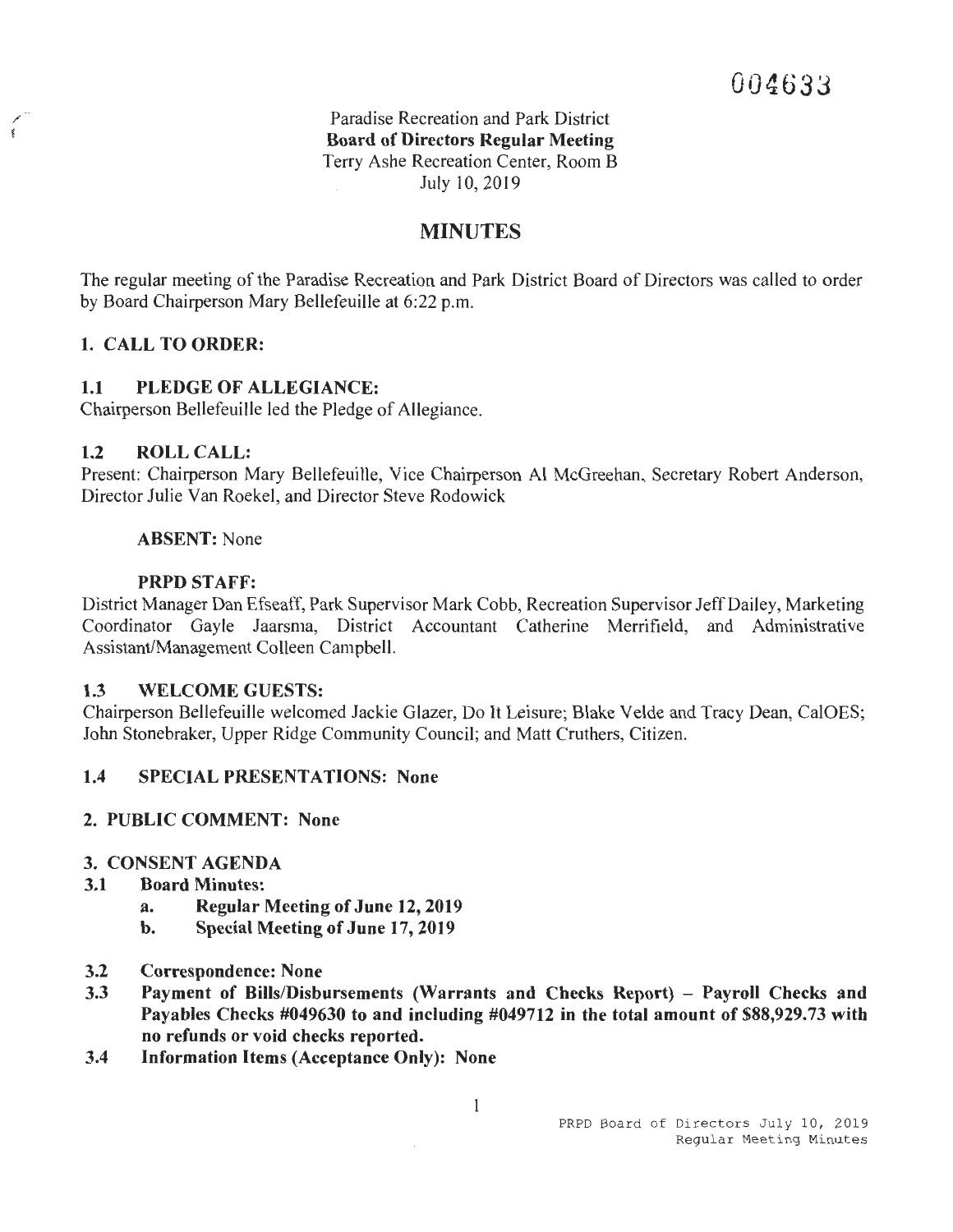# *<sup>r</sup> .* 0 *Al:* **3** 4•· **<sup>U</sup> <sup>1</sup>'iv** ·

Chairperson Bellefeuille asked if the Board desired to have any items removed and heard separately. Seeing and hearing none, Chairperson Bellefeuille stated she would entertain a motion.

# **MOTION:**

Director Rodowick moved that the PRPD Board of Directors approve the Consent Agenda as presented. The motion was seconded by Director Van Roekel and carried unanimously with 5 ayes.

A YES: Bellefeuille, McGreehan, Anderson, Van Roekel, and Rodowick NOES: None ABSTENTIONS: None ABSENT: None

## **4. COMMITTEE REPORTS**

# **4.1 Recreation and Park Standing Committee (Anderson/Rodowick)**

**The Committee met on June 14, 2019 to tour potential park properties and facilities.** 

Committee Member Rodowick provided an oral report supplementing the written report presented to the Board. He stated the Committee and staff visited potential acquisitions and park properties near Oak Creek Park, Noble Park, and Lakeridge Park.

After a brief discussion the Board concurred to receive this report as presented.

# **4.2 Finance Standing Committee (Rodowick/Bellefeuille)**

## **The Committee met on July 8, 2019 to review and discuss the 2019-2020 Final Budget.**

Committee Member Rodowick provided an oral report indicating the Committee reviewed the Budget and concurred with staff that revisions should be completed prior to final adoption.

# **5. DISTRICT MANAGER'S REPORT**

# **5.1 District Report (Manager's Report)**

District Manager Efseaff provided a brief report supplementing the written information presented to the Board.

- Development Impact Fee revenue from November 2018 to June 2019 is \$45,339.20.
- Staff is working on a Paradise Lake agreement with the Paradise Irrigation District and anticipates it will go into effect January 2020.
- Maintenance continues to complete repair and maintenance on District facilities. The Paradise Pool has been filled with the help of the Paradise Fire Department and Paradise Irrigation District and anticipate opening at the end of July.
- The Youth Services Summit hosted by the District on June 17, 2019 was well received with over 70 participants.
- Staff received notification from the Sierra Nevada Conservancy that the District has been approved for submission of two full proposals ( two land acquisitions near existing parks and funds to help with the development of future acquisitions). Representatives from the Conservancy, landowners, and District staff toured the properties. Supervisor Teeter met with the group prior to the tour to support the project.

After a brief discussion the Board concurred to receive this report as presented.

2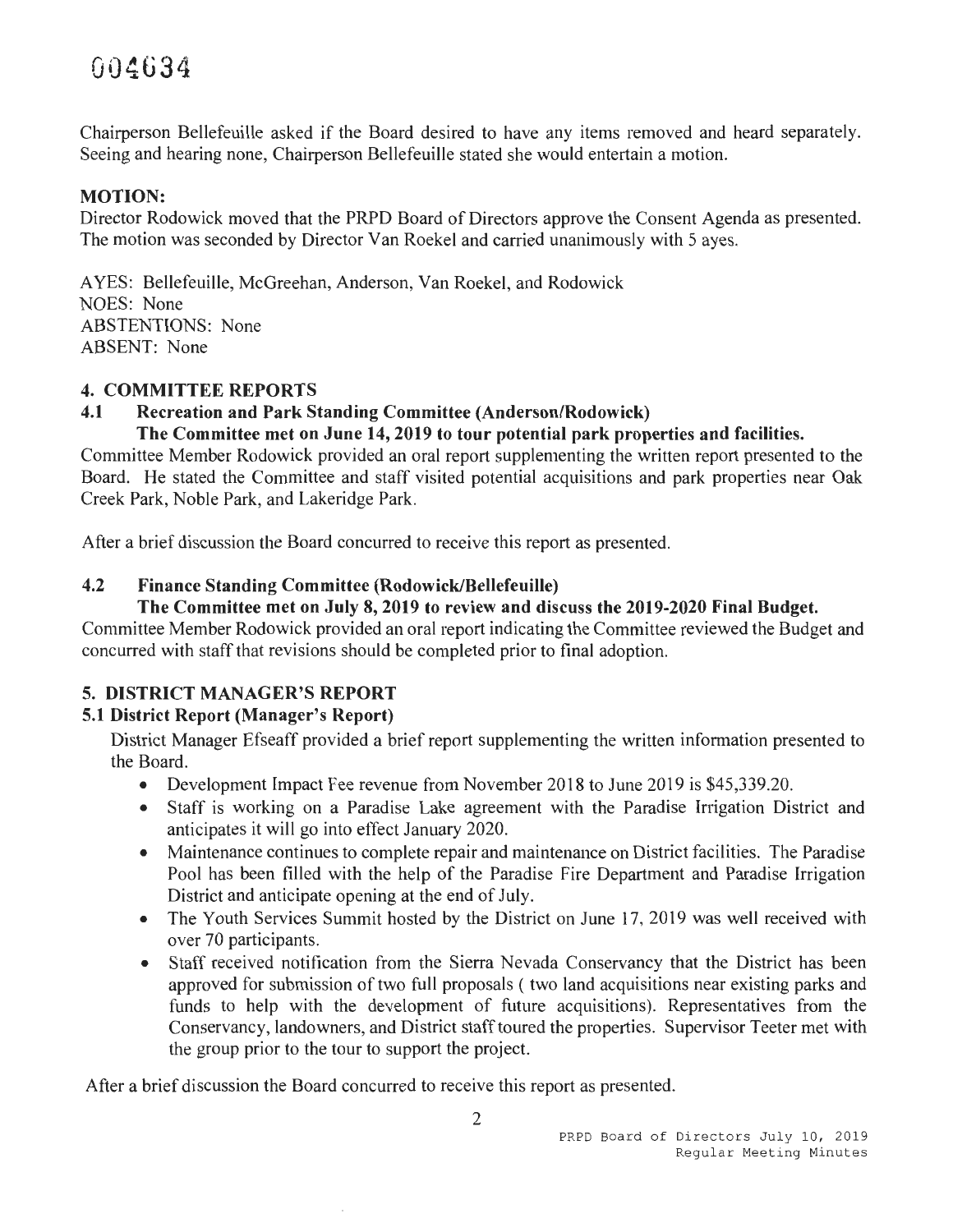## **6. CLOSED SESSION - None**

## **7. OLD BUSINESS-None**

## **8. NEW BUSINESS**

## **8.1 Work Training Center - Do-It Leisure 2019-2021 Agreement**

**Do-It Leisure representatives will provide an oral report supplementing the financial and program status report submitted to the PRPD Board of Directors as required in item #4 of the Agreement.** 

Chairperson Bellefeuille welcomed Do-It Leisure Program Coordinator Jackie Glazer to the floor. Ms. Glazer summarized the written report presented to the Board stating they are encouraged by Paradise participants returning to their programs; they are at 50% of pre-fire levels.

The Board had open dialog with Ms. Glazer confirming that Work Training Center/Do-It Leisure representatives had read and approved the 2019-2021 agreement on the agenda for consideration.

Seeing no additional comments, Chairperson Bellefeuille thanked Ms. Glazer for her presentation and stated she would entertain a motion on this agenda item.

#### **MOTION:**

Vice Chairperson McGreehan moved to approve the 2019-2021 Work Training Center/Do-It Leisure agreement as presented and authorized the District Manager to sign the agreement on behalf of the District. The motion was seconded by Secretary Anderson and carried unanimously with 5 ayes.

A YES: Bellefeuille, McGreehan, Anderson, Van Roekel, and Rodowick NOES: None ABSTENTIONS: None ABSENT: None

## **8.2 Ice Rink Program Status**

# **Staff will provide a verbal update on the ice rink program.**

District Manager Efseaff stated the District has reported a \$60,000 average loss on the program each year of its operation. Last year's reduced operation recorded about an \$80,000 loss. Staff sought Board direction on how to proceed with this program.

The Board had open dialog with staff concerning potential grant opportunities to offset the District's anticipated losses and concurred that staff should pursue these opportunities and report these findings at the August 14, 2019 regularly scheduled Board meeting. Staff noted that current status quo is to pursue the opening of the rink with additional funding sources and sponsors to help off-set costs.

## **8.3 Five Star Bank- Resolution #19-07-1-463 Approve the opening of an account at Five Star Bank and authorize the District Manager to execute the Contract for Deposit of Monies.**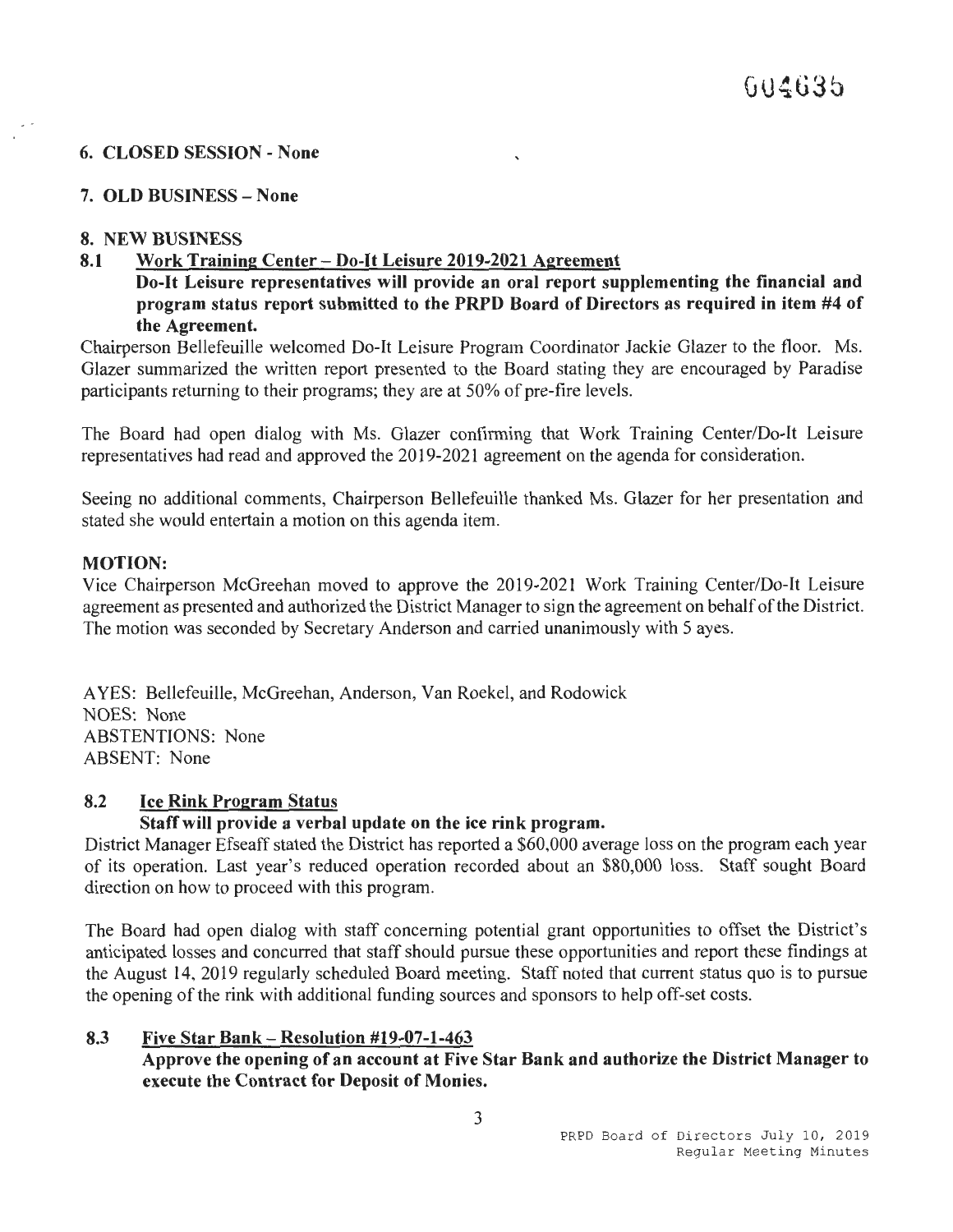District Manager Efseaff reported that at the June 12, 2019 regularly scheduled Board meeting the Board took action to authorize staff to craft a resolution and open interest-bearing accounts that are appropriate for special districts.

After a brief discussion, Chairperson Bellefeuille stated she would entertain a motion.

## **MOTION:**

Director Van Roekel moved that the PRPD Board of Directors approve Resolution #19-07-1-463 authorizing the opening of an account at Five Star Bank as presented and authorize the District Manager to execute the Contract for Deposit of Monies. The motion was seconded by Secretary Anderson and carried unanimously with 5 ayes.

## **ROLL CALL VOTE:**

Mary Bellefeuille, aye; Al McGreehan, aye; Robert Anderson, aye; Julie Van Roekel, aye; and Steve Rodowick, aye.

## **9. PUBLIC HEARING-FINAL BUDGET**

At this time the PRPD Board of Directors will open the Public Hearing for public comment and discussion concerning the 2019-2020 PRPD Final Budget.

The Board recognized John Stonebraker of the Upper Ridge Community Council and welcomed him to the floor.

Mr. Stonebraker commented that the Magalia area is in need of recreation services and hopes the Board will consider that during their budget process.

After a brief discussion concerning the District's development plans for the upper ridge area, the Board thanked Mr. Stonebraker for his comments.

The Board recognized Blake Velde and Tracy Dean of CalOES, Natural and Cultural Resources and welcomed them to the floor.

Mr. Velde informed the Board that he and Ms. Dean were in attendance to assess the needs of the District. He indicated there are grant and loan options available to the District for recovery and recommended staff contact them for additional information.

The Board thanked Mr. Velde and Ms. Dean for their information.

Seeing no additional comments, Chairperson Bellefeuille closed the public hearing and brought the item back to the Board for discussion.

District Manager Efseaff recommended the PRPD Board of Directors postpone the approval of the 2019- 2020 PRPD Final budget until the August Board meeting.